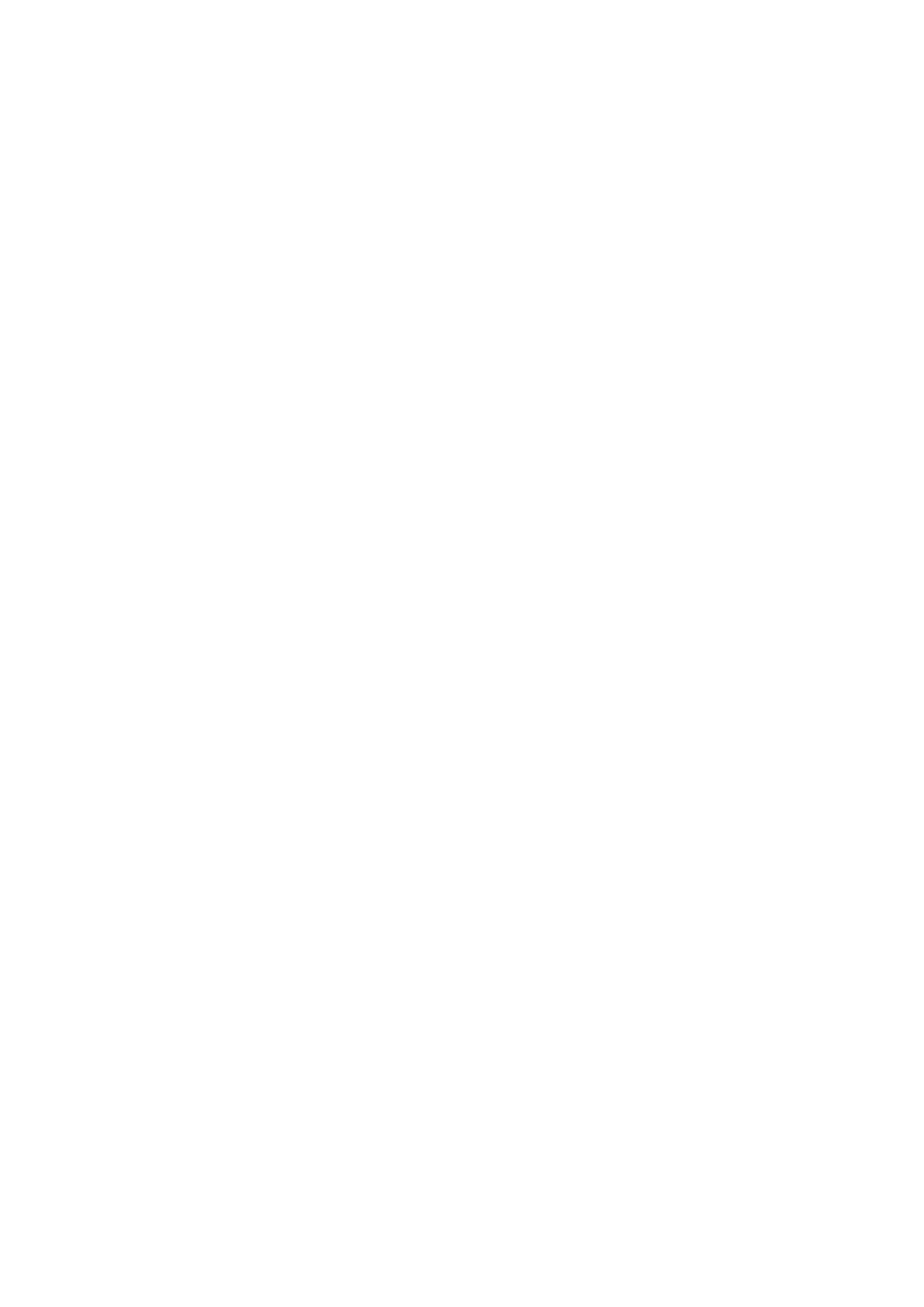

**Agents Amendment Regulation 2019 (No 1)**

**Subordinate Law SL2019-5**

made under the **[Agents Act 2003](http://www.legislation.act.gov.au/a/2003-20)**

## **1 Name of regulation**

This regulation is the *Agents Amendment Regulation 2019 (No 1)*.

## **2 Commencement**

This regulation commences on the day after its notification day.

*Note* The naming and commencement provisions automatically commence on the notification day (see [Legislation Act,](http://www.legislation.act.gov.au/a/2001-14) s 75 (1)).

J2019-20

Authorised by the ACT Parliamentary Counsel—also accessible at www.legislation.act.gov.au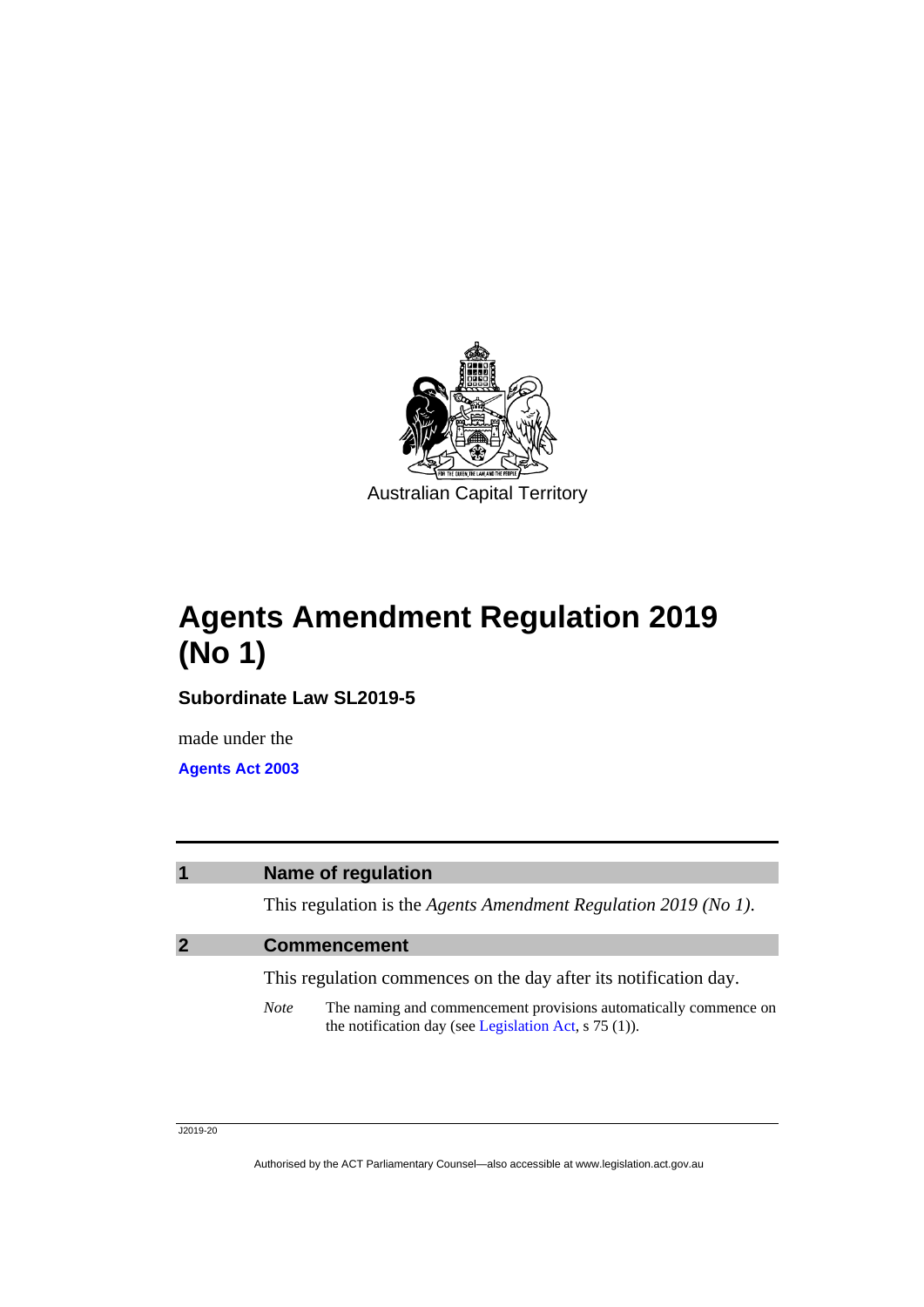| $\mathbf{3}$            | <b>Legislation amended</b>                                                                                                   |
|-------------------------|------------------------------------------------------------------------------------------------------------------------------|
|                         | This regulation amends the <i>Agents Regulation 2003</i> .                                                                   |
| $\overline{\mathbf{4}}$ | <b>Section 5C</b>                                                                                                            |
|                         | substitute                                                                                                                   |
| <b>5C</b>               | Act does not apply to certain housing providers-<br>Act, $s \ 6 \ (l)$                                                       |
|                         | The Act does not apply to-                                                                                                   |
|                         | Havelock Housing Association Inc ABN 47 119 833 407; or<br>(a)                                                               |
|                         | YWCA Canberra ABN 48 008 389 151; or<br>(b)                                                                                  |
|                         | a person who, as an employee of an entity mentioned in<br>(c)<br>paragraph (a) or (b), provides a real estate agent service. |

page 2 Agents Amendment Regulation 2019 (No 1)

SL2019-5